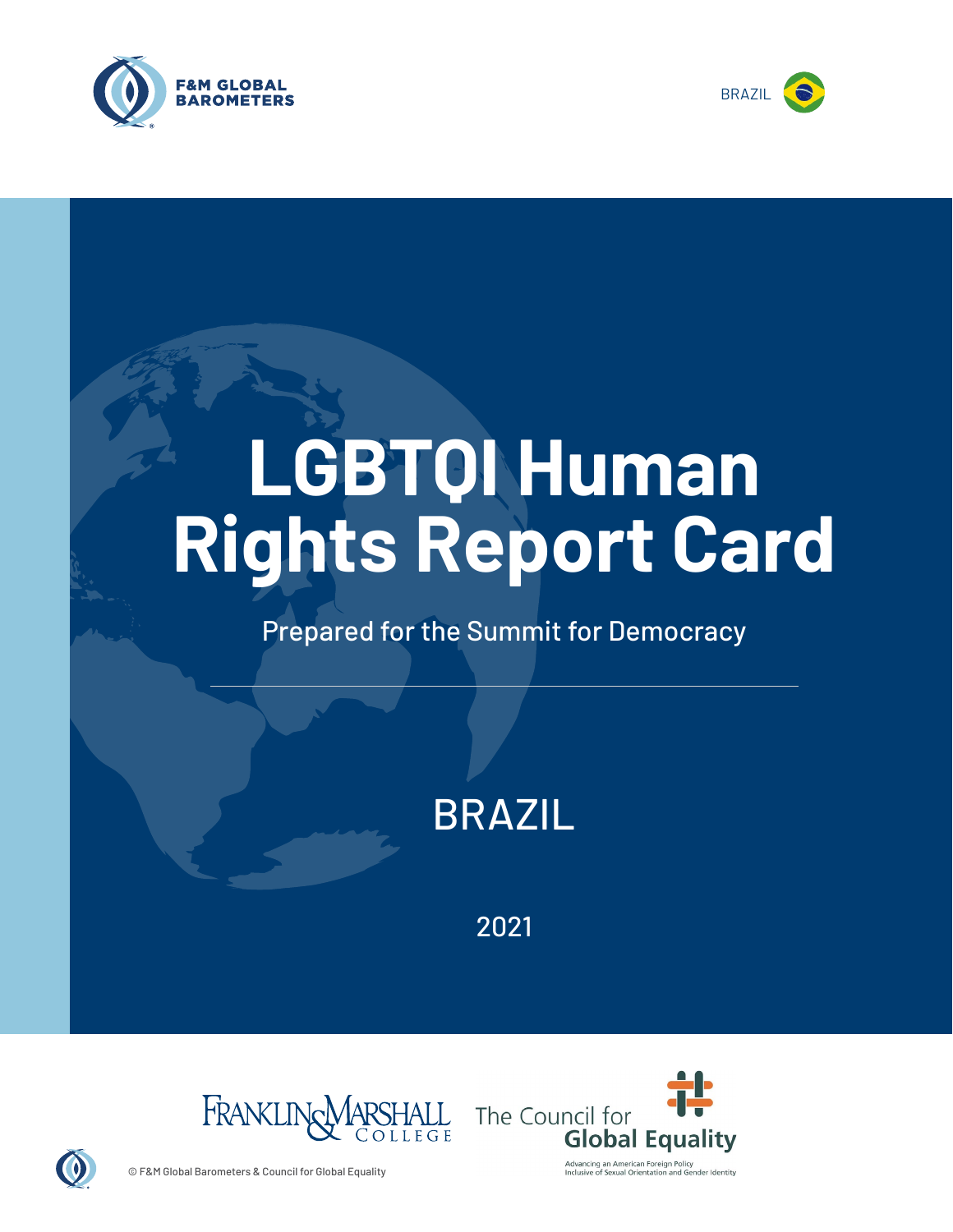



# Report Card on the Human Rights of LGBTQI Peoples Brazil

#### **OVERVIEW**

Inclusive democracies value the democratic, economic, and social contributions of *all* citizens. Indeed, democracy itself cannot thrive unless the human rights of all people are protected, and this must include protections for often marginalized lesbian, gay, bisexual, transgender, queer, and intersex (LGBTQI) peoples. Advancing rights for the protection of LGBTQI people is also closely correlated to broader democratic dividends, including efforts to address democratic backsliding, fight corruption, and build resilient movements to fight authoritarianism. These themes of the Summit for Democracy are also themes of LGBTQI movements around the world.

This report card provides a concise measurement of the attainment of core human rights protections for LGBTQI individuals. It sets the collective standard for participating states' core legal obligations toward LGBTQI peoples and consequently the ability of LGBTQI citizens to contribute to and benefit from democratic institutions. Countries are graded on three dimensions: Basic Rights, Protection from Violence, and Socio-economic rights. Only one state has achieved all benchmarks. The Summit for Democracy signals the start of a year of action when all states will have an opportunity to demonstrate progress in advancing the human rights and democratic participation of LGBTQI peoples.

The report card is based on **2020** baseline data and will be updated during the year of action to reflect advances over the coming year, culminating in a 2022 report at the end of the Summit process.

| $0 - 59\%$ | $60 - 69\%$ | $70 - 79\%$ | $80 - 89\%$ | $90 - 100\%$ |
|------------|-------------|-------------|-------------|--------------|
| Failing    | Poor        | Fair        | Good        | Excellent    |

### **REPORT CARD SCALE**

### **ADDITIONAL DEMOCRACY INDICATORS**

| Democracy Index<br>Full Democracy 8-10   Flawed Democracy 6-8   Hybrid Democracy 4-6   Authoritarian 0-4 | 2020                | 6.92/10 |
|----------------------------------------------------------------------------------------------------------|---------------------|---------|
| Freedom House Freedom in the World<br>Free 70-100   Partly Free 40-69   Not Free 0-39                    | 2020                | 75/100  |
| <b>Corruption Perceptions Index</b><br>Very Clean 100/100   Highly Corrupt 0/100                         | 020<br>$\sim$       | 38/100  |
| <b>Global Acceptance Index</b><br>High Acceptance 10   Low Acceptance 0                                  | 2017-20             | 7.22/10 |
| <b>Fragile States Index</b><br>Sustainable 0-30   Stable 30-60   Warning 60-90   Alert 90-100            | 2020                | 73/100  |
| <b>UNDP Gender Inequality Index</b><br>Very High 0.0   Low 1.0                                           | တ<br>$\overline{5}$ | 0.408/1 |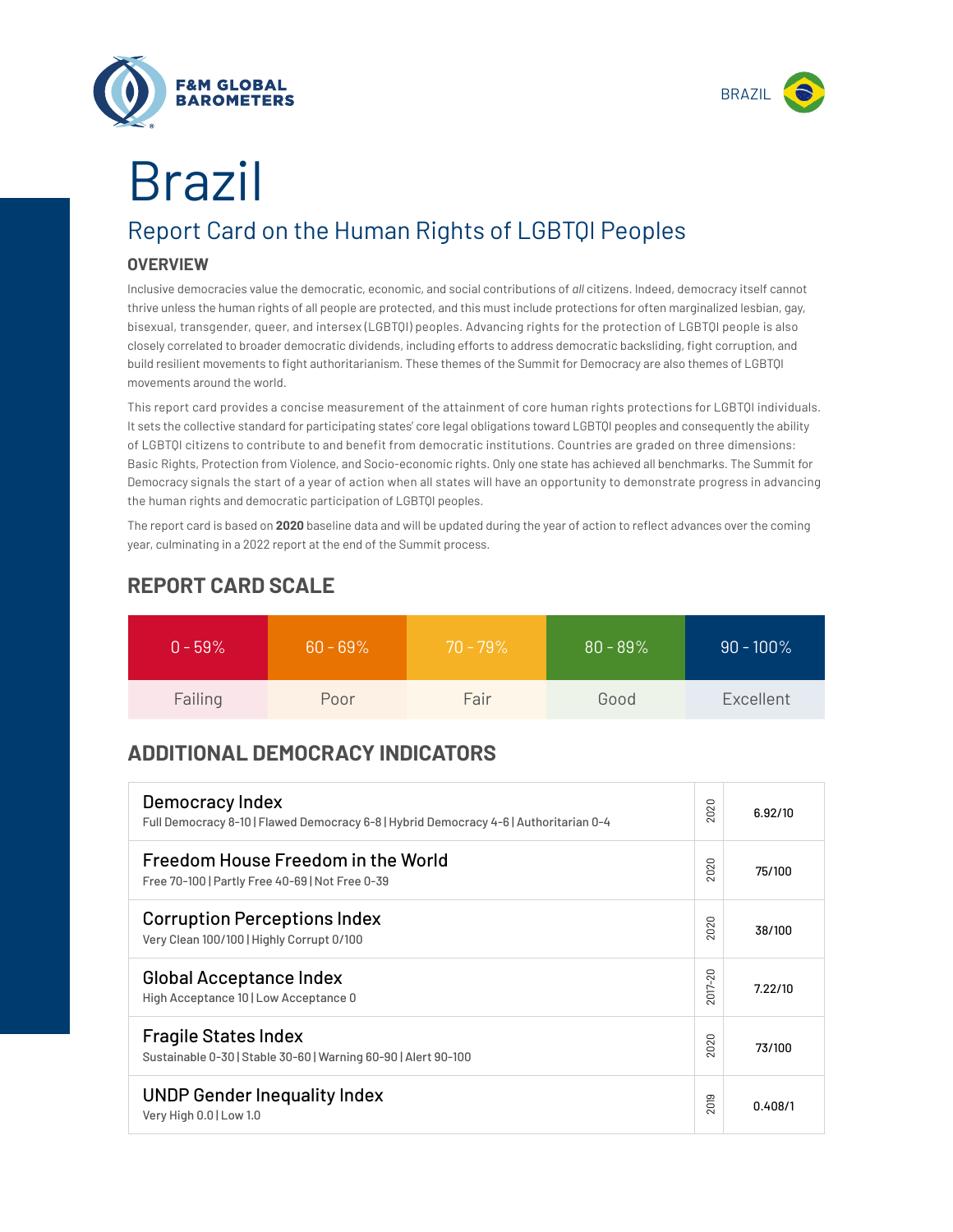



**The report card items are based on 2020 baseline data.**

| 100% | <b>DIMENSION 1: BASIC HUMAN RIGHTS</b>                                                               |            |                          |
|------|------------------------------------------------------------------------------------------------------|------------|--------------------------|
|      | 1 No criminalization of sexual orientation                                                           |            | $\overline{\phantom{0}}$ |
|      | 2 No criminalization of gender identity or expression                                                |            | c                        |
|      | 3 Freedom from arbitrary arrest based on sexual orientation                                          |            | $\Box$                   |
|      | 4 Freedom from arbitrary arrest based on gender identity                                             |            | $\overline{\phantom{0}}$ |
|      | 5 Legal recognition of gender identity                                                               |            | $\bigcirc$               |
|      | 6 No physiological alteration requirement for legal gender recognition                               |            | $\bigcirc$               |
|      | 7 No psychiatric diagnosis requirement for legal gender recognition                                  |            | $\bigcirc$               |
|      | 8 LGBTQI organizations are allowed to legally register                                               |            | O                        |
|      | 9 LGBTQI organizations are able to peacefully and safely assemble                                    |            | $\blacksquare$           |
|      | 10 Security forces provide protection to LGBTQI pride participants                                   |            | O                        |
| 80%  | <b>DIMENSION 2: PROTECTION FROM VIOLENCE</b>                                                         | <b>YES</b> | N <sub>0</sub>           |
|      | 11 Ban on gay conversion therapy                                                                     |            | $\overline{\phantom{0}}$ |
|      | 12 Hate crimes legislation includes sexual orientation                                               |            | O                        |
|      | 13 Hate crimes legislation includes gender identity                                                  |            | $\bigcirc$               |
|      | 14 Hate crimes legislation includes sex characteristics                                              |            | $\bigcirc$               |
|      | 15 Hate speech laws include sexual orientation                                                       |            | $\bigcirc$               |
|      | 16 Hate speech laws include gender identity                                                          |            |                          |
|      | 17 Equality body mandate exists                                                                      |            | $\bigcirc$               |
|      | 18 Prohibition of medically-unnecessary non-consensual medical interventions on intersex individuals |            |                          |
|      | 19 Gender affirming prison accommodations                                                            |            | $\overline{\phantom{0}}$ |
|      | 20 Asylum for LGBTQI individuals is available within the country                                     |            |                          |
| 50%  | <b>DIMENSION 3: SOCIO-ECONOMIC RIGHTS</b>                                                            | <b>YES</b> | N0                       |
|      | 21 Workplace non-discrimination laws include sexual orientation                                      |            |                          |
|      | 22 Workplace non-discrimination laws include gender identity                                         |            |                          |
|      | 23 Workplace non-discrimination laws include sex characteristics                                     |            |                          |
|      | 24 Fair housing non-discrimination laws include sexual orientation                                   |            |                          |
|      | 25 Fair housing non-discrimination laws include gender identity                                      |            |                          |
|      | 26 Head of state supports marriage equality                                                          |            |                          |
|      | 27 State allows for marriage equality                                                                |            |                          |
|      | 28 State prohibits discrimination in healthcare based on sexual orientation                          |            |                          |
|      | 29 State prohibits discrimination in health care based on gender identity                            |            |                          |
|      | 30 Legal classifications (such as an X sex or gender marker) universally available                   |            |                          |